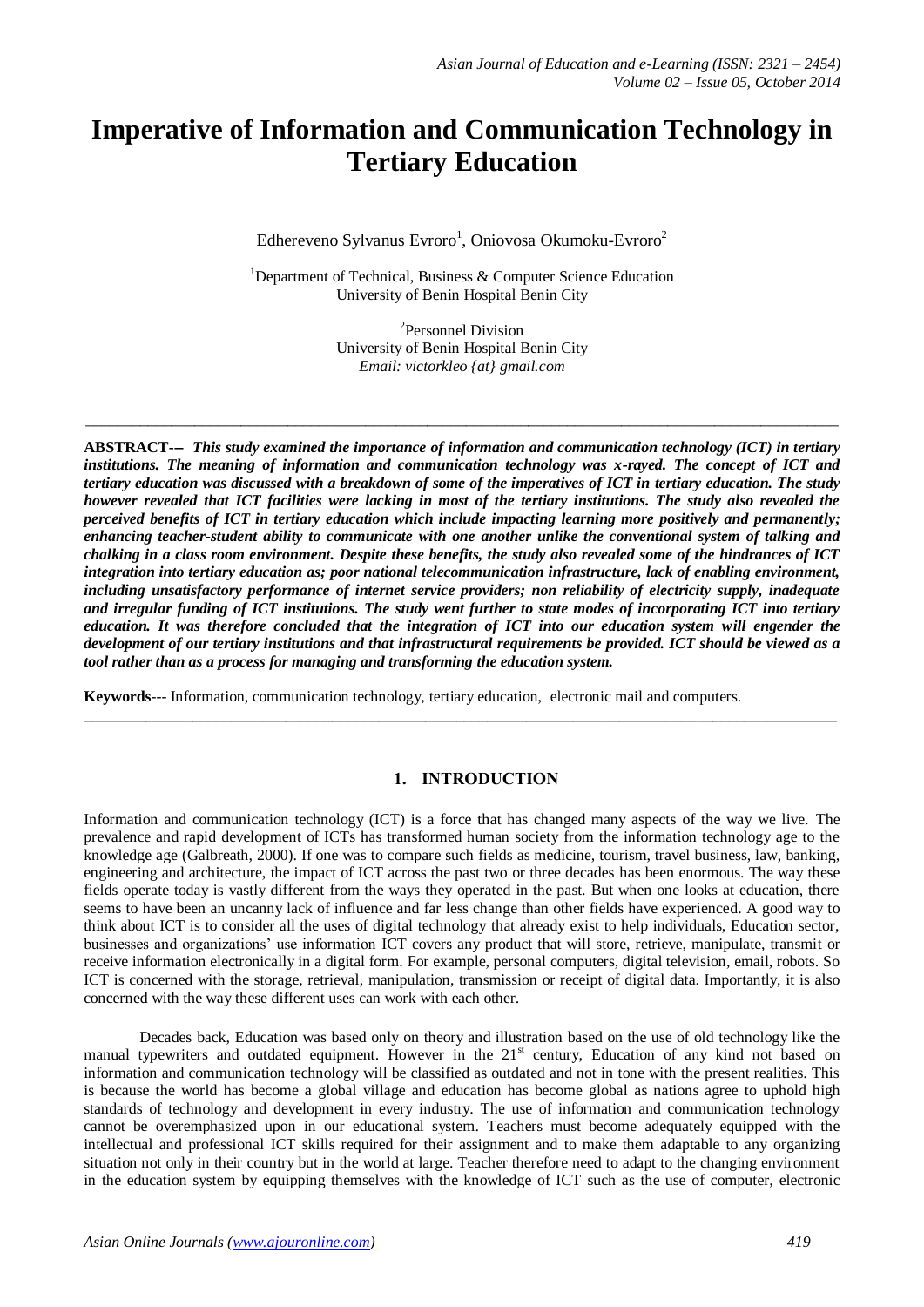mails, access to electronic library e. t .c. so as to bring about desired effectiveness and efficiency required in doing their jobs which in turn leads to greater achievement of educational goals of the nation.

In Nigeria today, the use of ICT especially the use of computer has gradually become a rule than an exception, the use of computer has come to stay and to improve the quality of life through the advancement of education. In the next few years one will not be recognised as a literate or important without adequate information and communication technology skills

# **2. THE CONCEPT OF ICT AND TERTIARY EDUCATION**

There is no universally accepted definition of ICT, why? Because the concepts, methods and applications involved in ICT are constantly evolving on an almost daily basis. It's difficult to keep up with the changes - they happen so fast. Information and communications technology or information and communication technology, usually called ICT, is often used as a synonym for [information technology](http://en.wikipedia.org/wiki/Information_technology) (IT) but is usually a more general term that stresses the role of [telecommunications](http://en.wikipedia.org/wiki/Telecommunications) (telephone lines and wireless signals) in modern information technology. ICT consists of all technical means used to handle information and aid communication, including computer and network hardware as well as necessary software. In other words, ICT consists of IT as well as telephony, broadcast media, and all types of audio and video processing and transmission. The expression was first used in 1997 in a report by Dennis Stevenson to the UK government and promoted by the new National Curriculum documents for the UK in 2000.

ICT is often used in the context of "ICT roadmap" to indicate the path that an organization will take with their ICT needs.

The term ICT is now also used to refer to the merging (convergence) of telephone networks with computer networks through a single cabling or link system. There are large economic incentives (huge cost savings due to elimination of the telephone network) to merge the telephone network with the computer network system. See [VOIP.](http://en.wikipedia.org/wiki/VOIP) This in turn has spurred the growth of organizations with the term ICT in their names to indicate their specialization in the process of merging the two network systems. Abifarin (2003) sees Information and Communication Technology as a modern communication system for transferring information. It is a mechanism that provides easy world wide communication with access to vast array of data and assessment skills which improves the living condition of man. The global trend is wheeling round, focusing and emphasizing the use of information and communication technology (ICT) in all works of life. The term ICT also includes electronic, information processing, technology such as computer and the internet as well as fixed-line telecommunication, mobile phones and other wireless communication network, broadband etc. ICT can be applied almost in all works of life. Information and communication Technology (ICT) can also be referred to as the handling and processing of information and instructions, graphs, text, and images for use by means of electronics and communication devices such as computers and telephone. Ademuiegu (2006) sees ICT as the equipment (Hardware) and computer program (software) that allows us to access, retrieve, store, organize, manipulate, share and present information electronically.

There has been however set backs on the use of ICT in tertiary education, which were caused by lack of adequate funding for ICT, lack of adequate knowledge of the benefits of ICT in the teaching and learning process, and lack of support and training. Tertiary education often referred to as higher education is the education that takes place in a polytechnic, university or college of education it is an advance and the highest level of education. Tertiary institutions are vital agent of development in any country. In our higher institutions today there is no discipline that does not require the use of ICT especially for lecturers who are custodians of knowledge. A lecturer's competence is of particular concern when new subjects or media are introduced into the system, because most lecturers are not knowledgeable in using computers for any form of teaching. Unfortunately some who are interested have very low level of knowledge in ICT. The importance of educators in the successful implementation of information technology into the educational system cannot be overemphasized. Thus the introduction of ICT into the curriculum for training teachers will be a welcome initiative. While the global trend is pushing some tertiary institutions to incorporating ICT into their school system others are relenting in their duty. The federal government should therefore make a policy for the uniform development of ICT in all our tertiary institutions.

# **3. THE IMPERATIVE OF ICT IN TERTIARY EDUCATION**

Education in this century has gone beyond a teacher holding marker and standing in front of a large class, what we see these days is e-learning, virtual library, on-line examinations etc. education has been made easy and at the same time difficult. This is because for those who can move with the trend, accept and be able to afford it, it become easy while for those who are resilience to change and or cannot afford it, it becomes a problem. The imperative of ICT in tertiary education cannot be exhaustively outlined; however I will break them down for the purpose of this paper.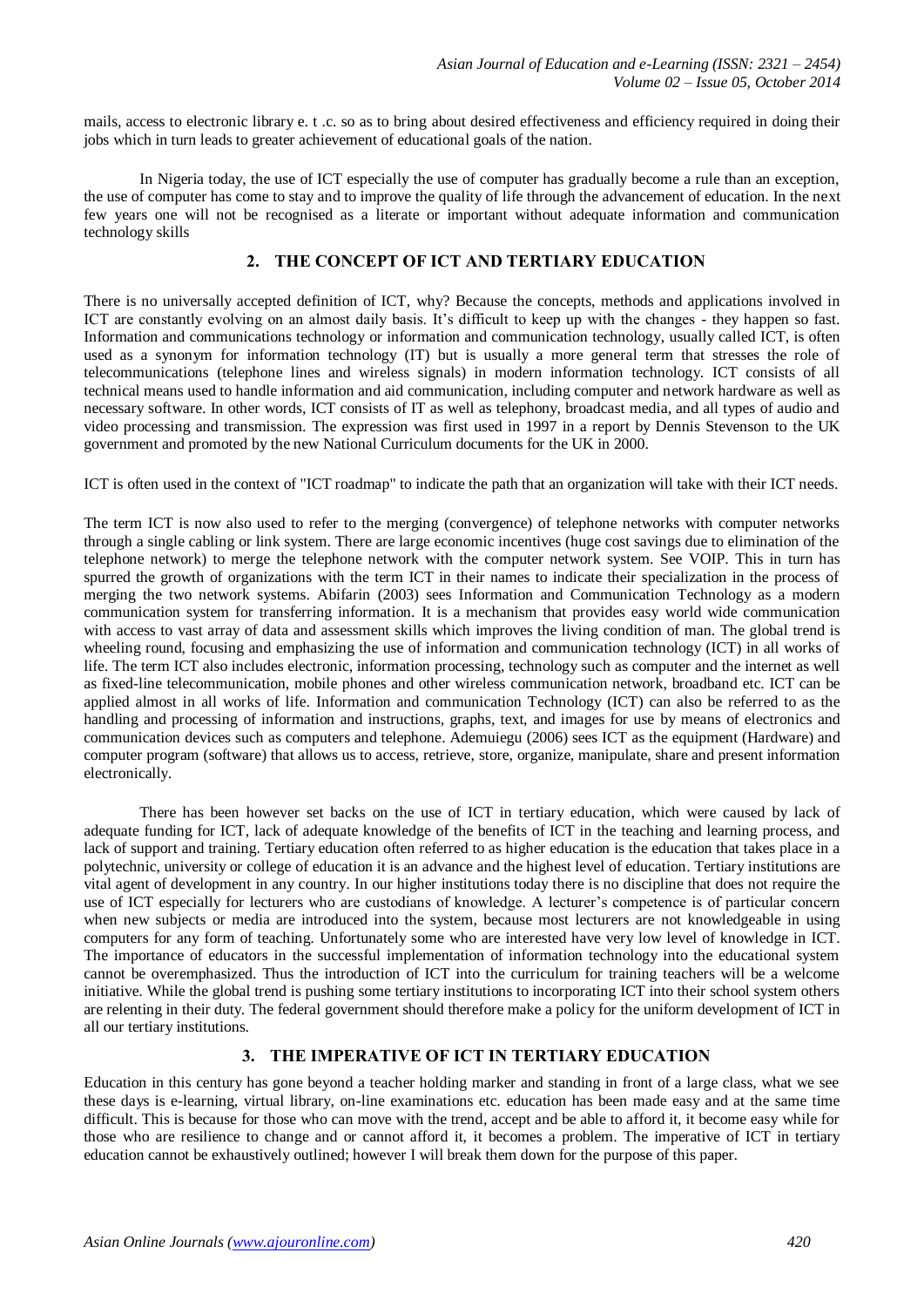- ICT as a powerful instrument makes learning a truly life long activity because it impacts learning more positively and permanently.
- It enhances teacher-student ability to communicate with one another unlike the conventional system of talking and chalking in the classroom environment.
- One vital benefit is that both the learner and the educators will get up to date information.
- It can be used to help in school administration.
- It can be used to train students in skills which they will need in further education and as an ongoing learning process throughout the rest of their lives and for their future jobs, e.g., word processing,. E-mail communications etc.
- It can provide access to information and communication outside the classroom e.g., via the Internet.
- It combines and integrates a full range of media essential for effective learning. The ICT uses sounds, vision, text and numeric data.
- It provides lecturers with new opportunities and in particular, distance learning and involvement in the realworld.
- There is an opportunity to increase the interest and involvement of students by the one to one relationship provided by the student and computer.
- ICT can facilitate research in any discipline as they provide quicker and easier access to more extensive and current information through digital libraries that provide digitised full-text resources to learners and researchers. Others are the electronics list- a directory of scholarly and professional e-conferences containing relevant topics and articles relevant to researchers and electronic reference desks or virtual libraries. Others include electronic journal and catalogues and image database. Others are Internet resources; gopher and CD-ROM can provide a researcher with current, in depth, firsthand information
- ICTs can be used to do complex mathematical and statistical calculations which are important in research. They can be used for data manipulation and analysis. The ICT will facilitate the compilation of data on time, performance of statistical analysis. In fact, complex statistical analyses are not only performed instantaneously but also more accurately than possible manually.

# **4. HINDRANCES OF ICT INTEGRATION INTO TERTIARY EDUCATION**

When teaching and learning process is assessed critically in tertiary institutions in Nigeria, it could be observed that the challenge for lecturers in tertiary institutions is no longer in covering the course contents or in adopting appropriate teaching pedagogy, but it is in having access to ICT and using it to embrace teaching and learning.

[Association of African Universities \(2000\)](http://scialert.net/fulltext/?doi=rjit.2010.1.10&org=10#29014_an) identified some obstacles in the introduction and utilization of ICTs in African universities. These include the following among others:

- Absence of National Information and Communication Infrastructure policy (NICI policy).
- Poor national telecommunication infrastructure (especially inadequate telephone access).
- Lack of enabling environment, including highly regulated telecommunications industry, unsatisfactory performance of internet service providers and absence of incentives to promote innovation and risk taking.
- Internet points of presence in several countries are not easily accessible to university communities, even with high-speed telephone systems.
- In the Niger Delta for instance, the hostile social climate and potential instability prevent opportunities of international collaboration and support.
- Non reliability of electricity supply.
- High Internet Service Providers (ISP) fees.
- Inadequate and irregular funding of ICT initiatives.
- Prohibitive importation costs of ICT equipment, often compounded by national import tariff levels.

[Dogara, Ahmadu and](http://scialert.net/fulltext/?doi=rjit.2010.1.10&org=10#28996_an) Lawal, (2003) and [Gambari and Okoli \(2007\)](http://scialert.net/fulltext/?doi=rjit.2010.1.10&org=10#407592_ja) identified other problems as bureaucracy, lack of well-equipped ICT labs, lack of qualified personnel to maintain the ICT materials and no connectivity to internet, lack of adequate training program, Head of department/Deans' militating against the use of ICT in teaching and learning.

# **5. MODES OF INCORPORATING ICT INTO OUR TERTIARY INSTITUTIONS**

- 1. There should be constant electrical supply.
- 2. The basic infrastructural requirements should be provided.